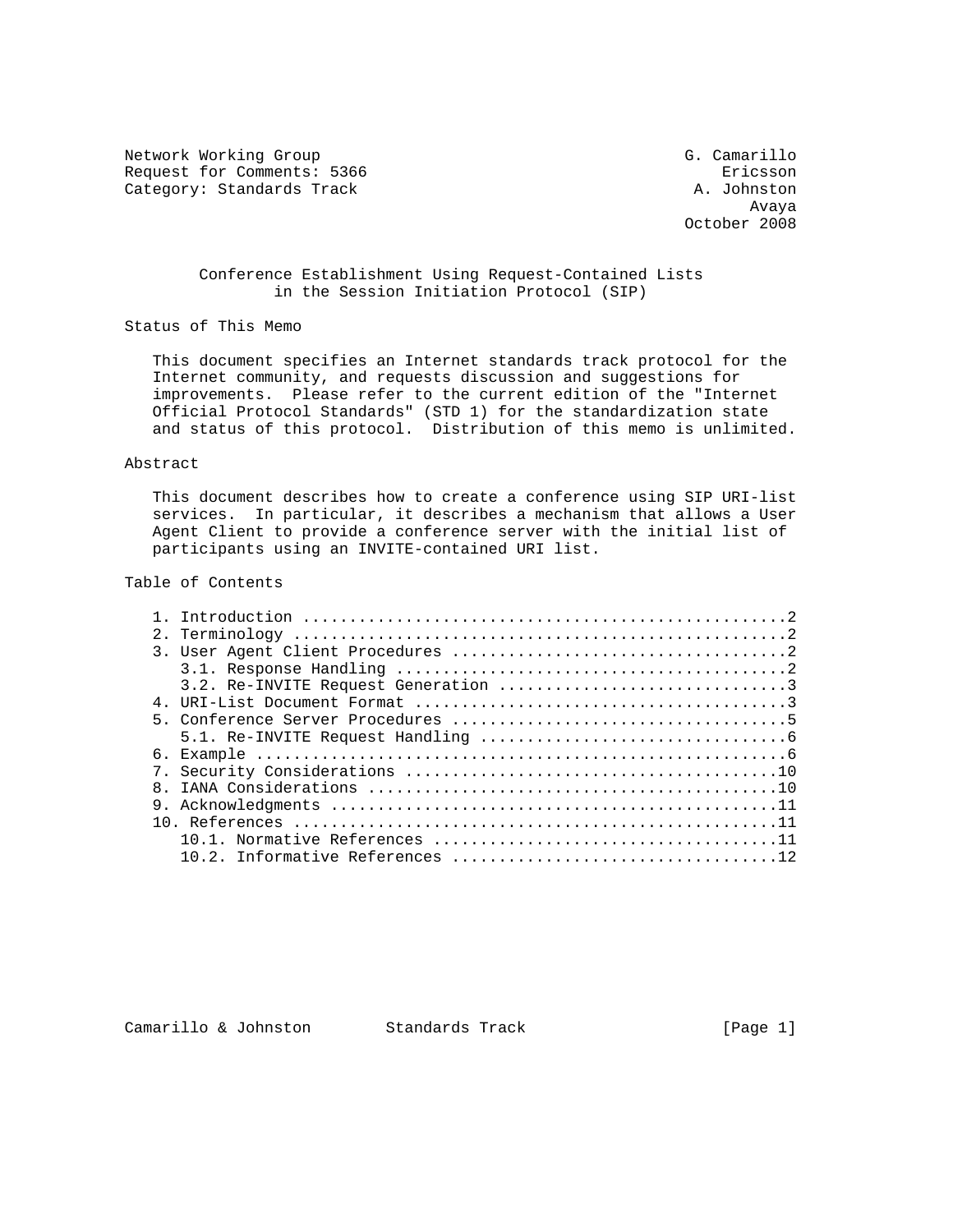#### 1. Introduction

 Section 5.4 of [RFC4579] describes how to create a conference using ad hoc SIP [RFC3261] methods. The client sends an INVITE request to a conference factory URI and receives the actual conference URI, which contains the "isfocus" feature tag, in the Contact header field of a response -- typically a 200 (OK) response.

 Once the UAC (User Agent Client) obtains the conference URI, it can add participants to the newly created conference in several ways, which are described in [RFC4579].

 Some environments have tough requirements regarding conference establishment time. They require the UAC to be able to request the creation of an ad hoc conference and to provide the conference server with the initial set of participants in a single operation. This document describes how to meet this requirement using the mechanism to transport URI lists in SIP messages described in [RFC5363].

2. Terminology

 The key words "MUST", "MUST NOT", "REQUIRED", "SHALL", "SHALL NOT", "SHOULD", "SHOULD NOT", "RECOMMENDED", "MAY", and "OPTIONAL" in this document are to be interpreted as described in [RFC2119].

3. User Agent Client Procedures

 A UAC that wants to include the set of initial participants in its initial INVITE request to create an ad hoc conference adds a body whose disposition type is 'recipient-list', as defined in [RFC5363], with a URI list that contains the participants that the UAC wants the conference server to invite. Additionally, the UAC MUST include the 'recipient-list-invite' option-tag (which is registered with the IANA in Section 8) in a Require header field. The UAC sends this INVITE request to the conference factory URI.

 The INVITE transaction is also part of an offer/answer exchange that will establish a session between the UAC and the conference server, as specified in [RFC4579]. Therefore, the INVITE request may need to carry a multipart body: a session description and a URI list.

## 3.1. Response Handling

 The status code in the response to the INVITE request does not provide any information about whether or not the conference server was able to bring the users in the URI list into the conference. That is, a 200 (OK) response means that the conference was created successfully, that the UAC that generated the INVITE request is in

Camarillo & Johnston Standards Track [Page 2]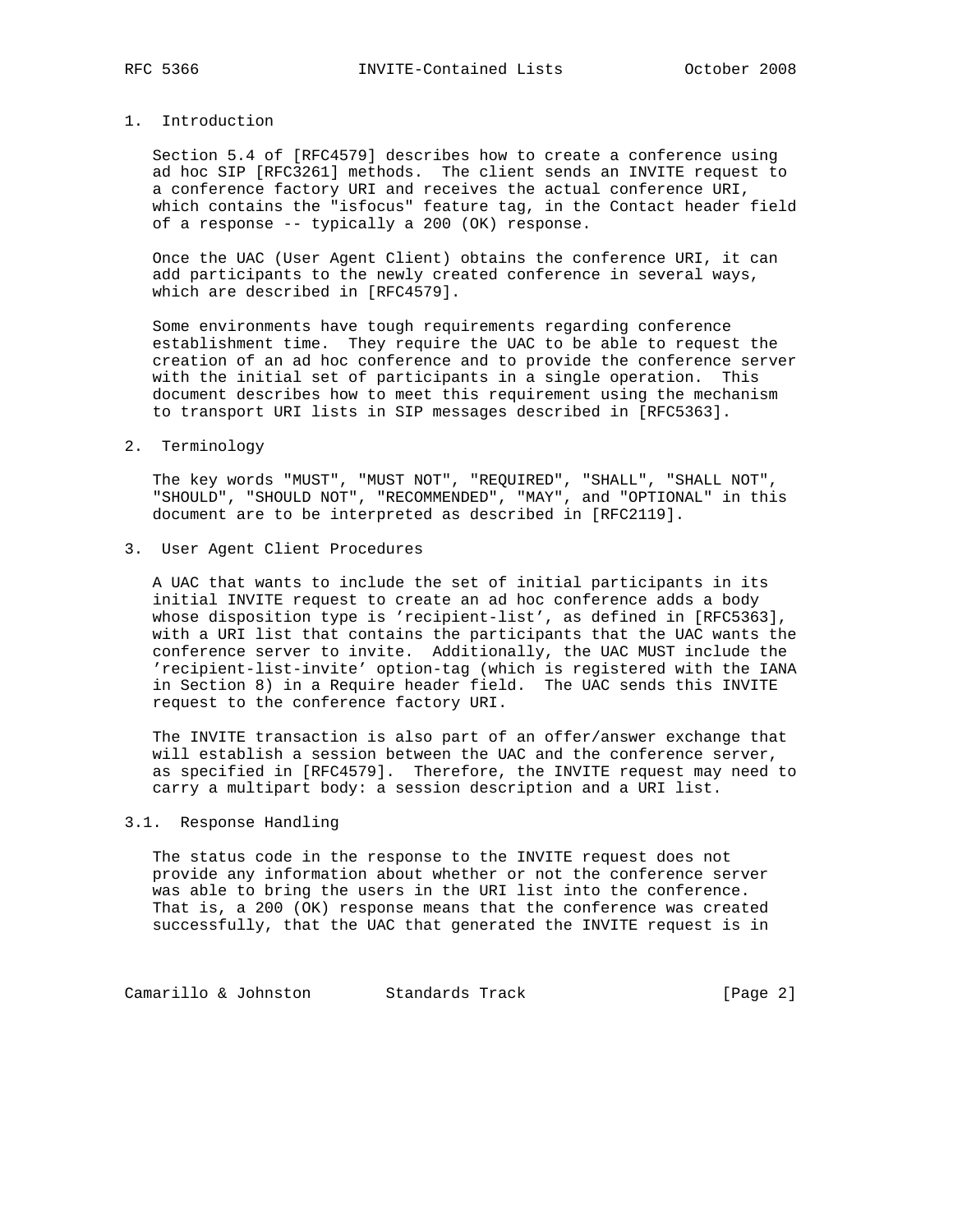the conference, and that the server understood the URI list. If the UAC wishes to obtain information about the status of other users in the conference, it SHOULD use general conference mechanisms, such as the conference package, which is defined in [RFC4575].

## 3.2. Re-INVITE Request Generation

 The previous sections have specified how to include a URI list in an initial INVITE request to a conference server. Once the INVITE initiated dialog between the UAC and the conference server has been established, the UAC can send subsequent INVITE requests (typically referred to as re-INVITE requests) to the conference server to, for example, modify the characteristics of the media exchanged with the server.

 At this point, there are no semantics associated with 'recipient list' bodies in re-INVITE requests (although future extensions may define them). Therefore, UACs SHOULD NOT include 'recipient-list' bodies in re-INVITE requests sent to a conference server.

 Note that a difference between an initial INVITE request and a re-INVITE request is that while the initial INVITE request is sent to the conference factory URI, the re-INVITE request is sent to the URI provided by the server in a Contact header field when the dialog was established. Therefore, from the UAC's point of view, the resource identified by the former URI supports 'recipient list' bodies, while the resource identified by the latter does not support them.

4. URI-List Document Format

 As described in [RFC5363], specifications of individual URI-list services, like the conferencing service described here, need to specify a default format for 'recipient-list' bodies used within the particular service.

 The default format for 'recipient-list' bodies for conferencing UAs (User Agents) is the XML resource list format (which is specified in [RFC4826]) extended with the "Extensible Markup Language (XML) Format Extension for Representing Copy Control Attributes in Resource Lists" [RFC5364]. Consequently, conferencing UACs generating 'recipient list' bodies MUST support both of these formats and MAY support other formats. Conferencing servers able to handle 'recipient-list' bodies MUST support both of these formats and MAY support other formats.

 As described in "Extensible Markup Language (XML) Format Extension for Representing Copy Control Attributes in Resource Lists" [RFC5364], each URI can be tagged with a 'copyControl' attribute set

Camarillo & Johnston Standards Track (Page 3)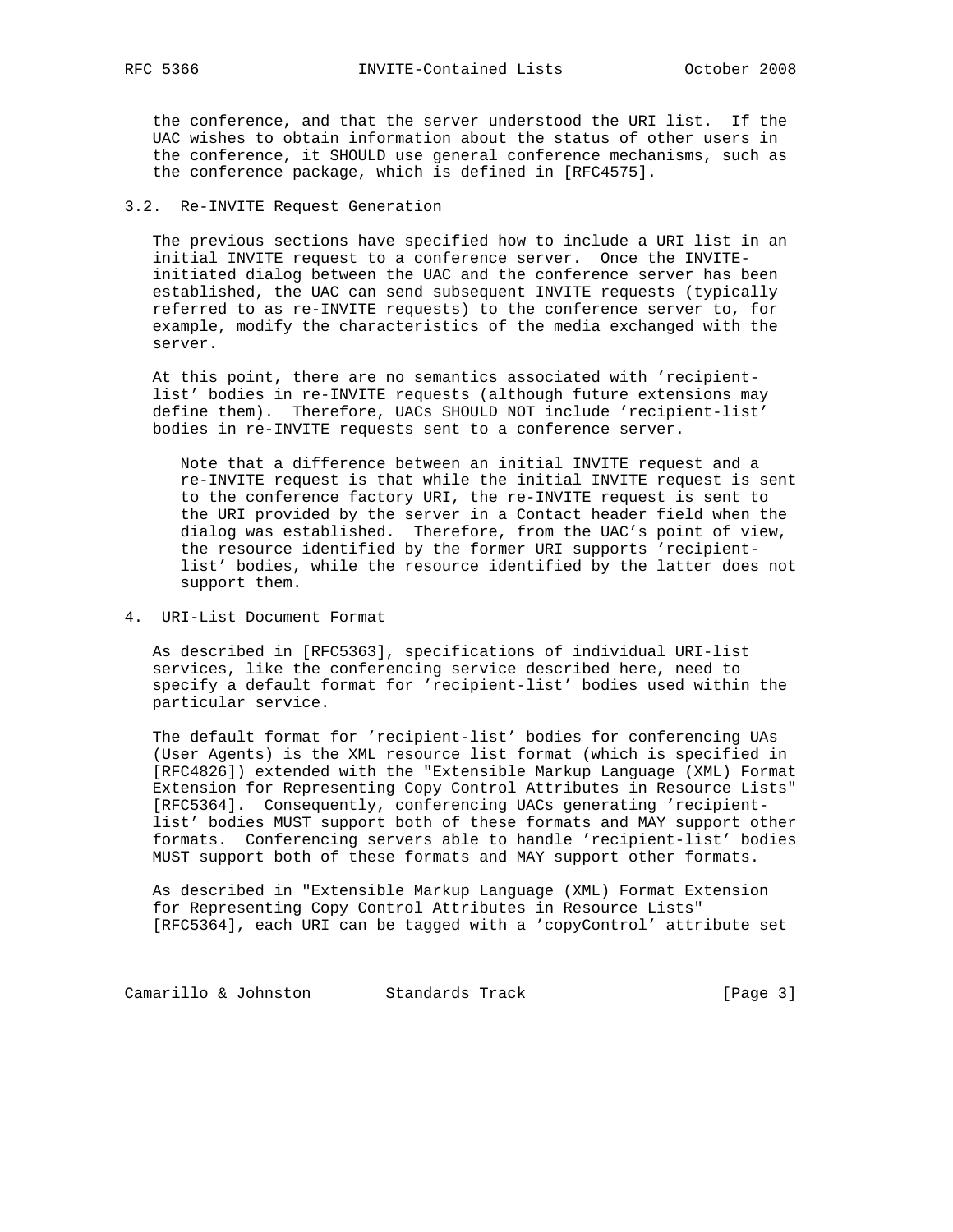to either "to", "cc", or "bcc", indicating the role in which the recipient will get the INVITE request. Additionally, URIs can be tagged with the 'anonymize' attribute to prevent the conference server from disclosing the target URI in a URI list.

 In addition, "Extensible Markup Language (XML) Format Extension for Representing Copy Control Attributes in Resource Lists" [RFC5364] defines a 'recipient-list-history' body that contains the list of recipients. The default format for 'recipient-list-history' bodies for conferencing UAs is also the XML resource list document format specified in [RFC4826] extended with "Extensible Markup Language (XML) Format Extension for Representing Copy Control Attributes in Resource Lists" [RFC5364]. Consequently, conferencing UACs able to generate 'recipient-list-history' bodies MUST support these formats and MAY support others. Conferencing UAs able to understand 'recipient-list-history' MUST support these formats and MAY support others. Conferencing servers able to handle 'recipient-list-history' bodies MUST support these formats and MAY support others.

 Nevertheless, the XML resource list document specified in [RFC4826] provides features, such as hierarchical lists and the ability to include entries by reference relative to the XML Configuration Access Protocol (XCAP) root URI, that are not needed by the conferencing service defined in this document, which only needs to transfer a flat list of URIs between a UA (User Agent) and the conference server. Therefore, when using the default resource list document, conferencing UAs SHOULD use flat lists (i.e., no hierarchical lists) and SHOULD NOT use <entry-ref> elements. A conference factory application receiving a URI list with more information than what has just been described MAY discard all the extra information.

 Figure 1 shows an example of a flat list that follows the XML resource list document (specified in [RFC4826]) extended with "Extensible Markup Language (XML) Format Extension for Representing Copy Control Attributes in Resource Lists" [RFC5364].

```
 <?xml version="1.0" encoding="UTF-8"?>
 <resource-lists xmlns="urn:ietf:params:xml:ns:resource-lists"
          xmlns:cp="urn:ietf:params:xml:ns:copycontrol">
  <list>
     <entry uri="sip:bill@example.com" cp:copyControl="to" />
     <entry uri="sip:joe@example.org" cp:copyControl="cc" />
     <entry uri="sip:ted@example.net" cp:copyControl="bcc" />
   </list>
 </resource-lists>
```
Figure 1: URI list

Camarillo & Johnston Standards Track [Page 4]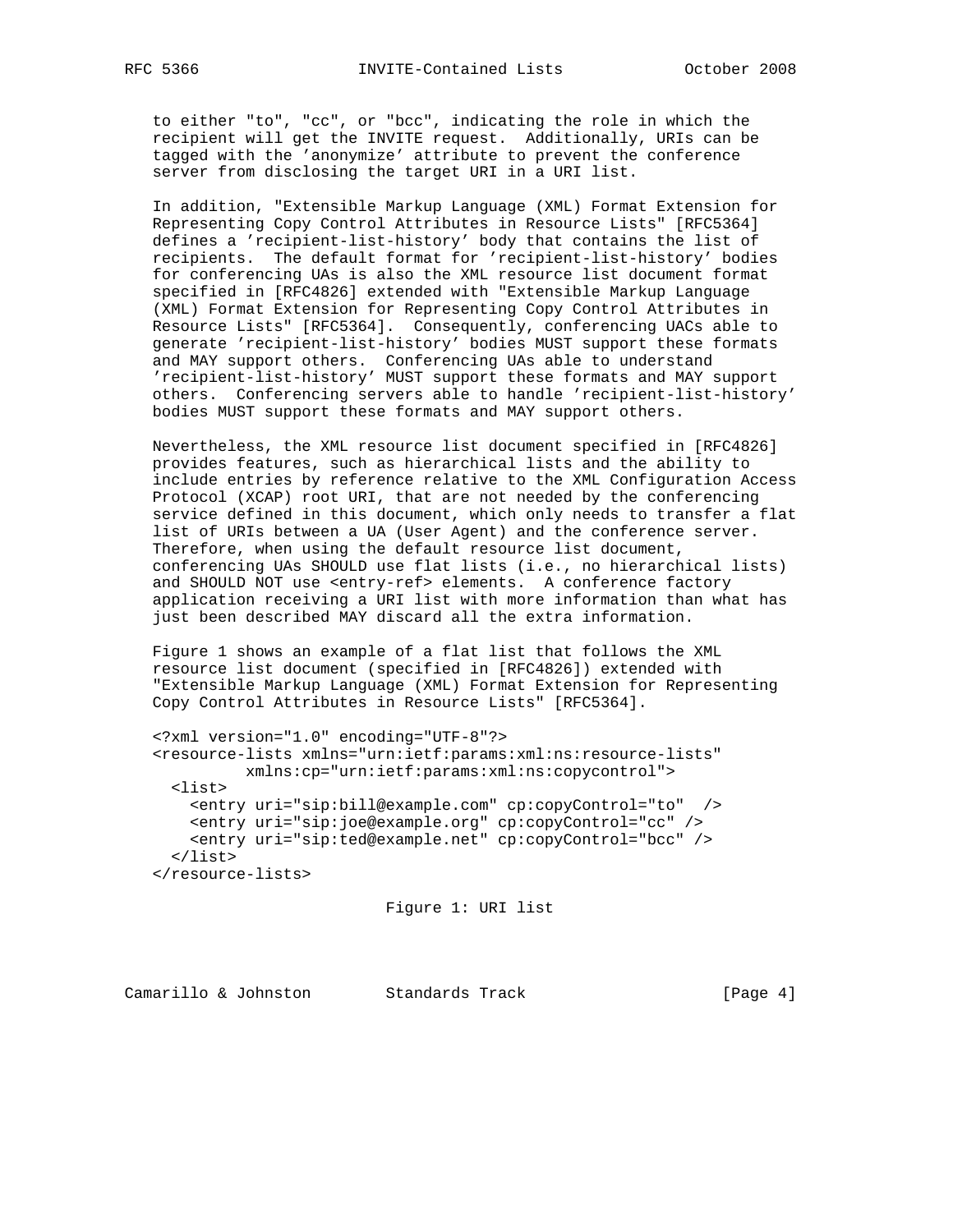# 5. Conference Server Procedures

 Conference servers that are able to receive and process INVITE requests with a 'recipient-list' body SHOULD include a 'recipient list-invite' option-tag in a Supported header field when responding to OPTIONS requests.

 On reception of an INVITE request containing a 'recipient-list' body as described in Section 3, a conference server MUST follow the rules described in [RFC4579] to create ad hoc conferences. Once the ad hoc conference is created, the conference server SHOULD attempt to add the participants in the URI list to the conference as if their addition had been requested using any of the methods described in [RFC4579].

 The INVITE transaction is also part of an offer/answer exchange that will establish a session between the UAC and the conference server, as specified in [RFC4579]. Therefore, the INVITE request may carry a multipart body: a session description and a URI list.

 Once the conference server has created the ad hoc conference and has attempted to add the initial set of participants, the conference server behaves as a regular conference server and MUST follow the rules in [RFC4579].

 The incoming INVITE request will contain a URI-list body or reference (as specified in [RFC5363]) with the actual list of recipients. If this URI list includes resources tagged with the 'copyControl' attribute set to a value of "to" or "cc", the conference server SHOULD include a URI list in each of the outgoing INVITE requests. This list SHOULD be formatted according to the XML format for representing resource lists (specified in [RFC4826]) and the copyControl extension specified in [RFC5364].

 The URI-list service MUST follow the procedures specified in [RFC5364] with respect to the handling of the 'anonymize', 'count', and 'copyControl' attributes.

 If the conference server includes a URI list in an outgoing INVITE request, it MUST include a Content-Disposition header field (which is specified in [RFC2183]) with the value set to 'recipient-list history' and a 'handling' parameter (as specified in [RFC3204]) set to "optional".

Camarillo & Johnston Standards Track [Page 5]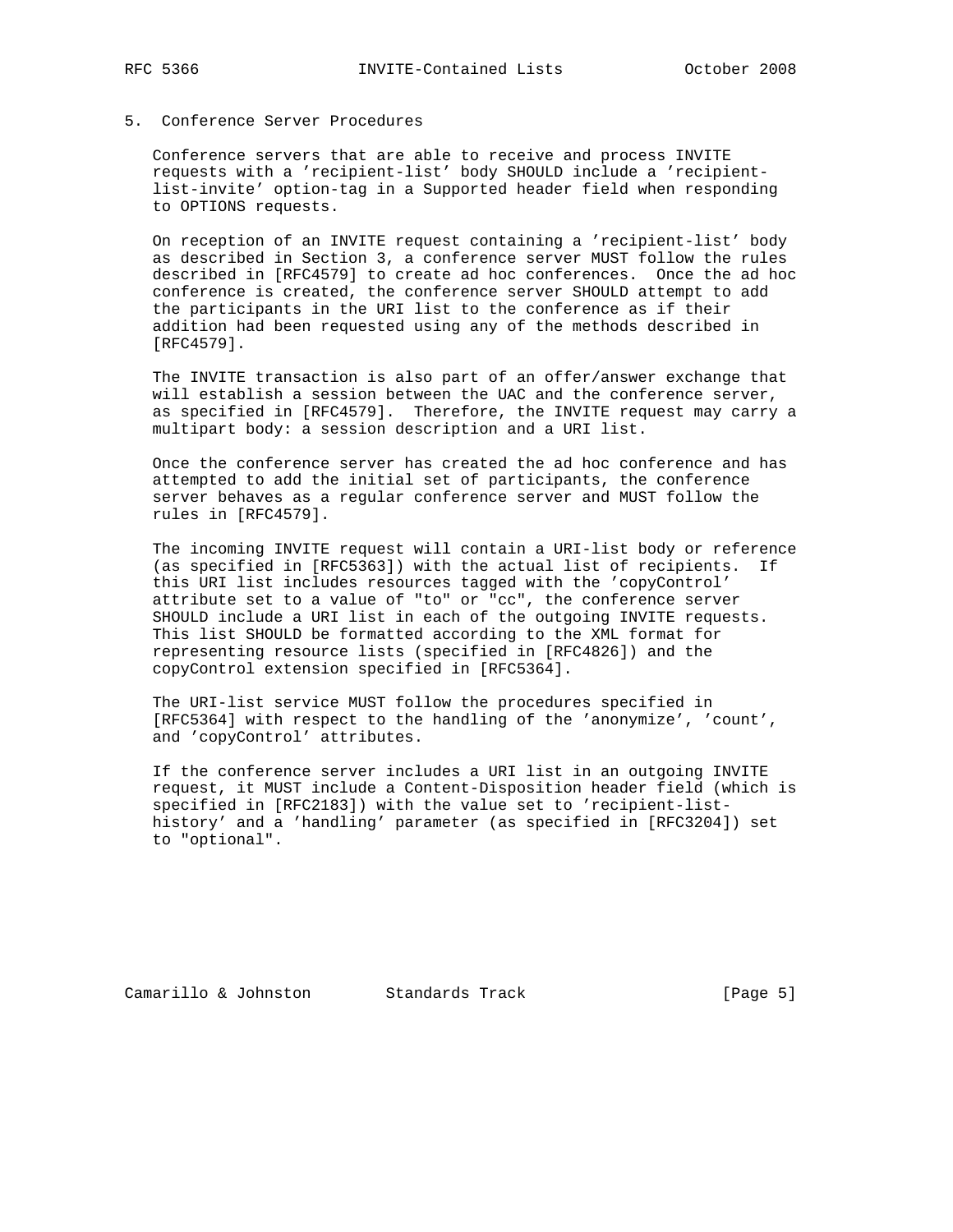# 5.1. Re-INVITE Request Handling

 At this point, there are no semantics associated with 'recipient list' bodies in re-INVITE requests (although future extensions may define them). Therefore, a conference server receiving a re-INVITE request with a 'recipient-list' body and, consequently, a 'recipient-list-invite' option-tag, following standard SIP procedures, rejects it with a 420 (Bad Extension), which carries an Unsupported header field listing the 'recipient-list-invite' option tag.

 This is because the resource identified by the conference URI does not actually support this extension. On the other hand, the resource identified by the conference factory URI does support this extension and, consequently, would include the 'recipient list-invite' option-tag in, for example, responses to OPTIONS requests.

#### 6. Example

 Figure 2 shows an example of operation. A UAC sends an INVITE request (F1) that contains an SDP body and a URI list to the conference server. The conference server answers with a 200 (OK) response and generates an INVITE request to each of the UASs (User Agent Servers) identified by the URIs included in the URI list. The conference server includes SDP and a manipulated URI list in each of the outgoing INVITE requests.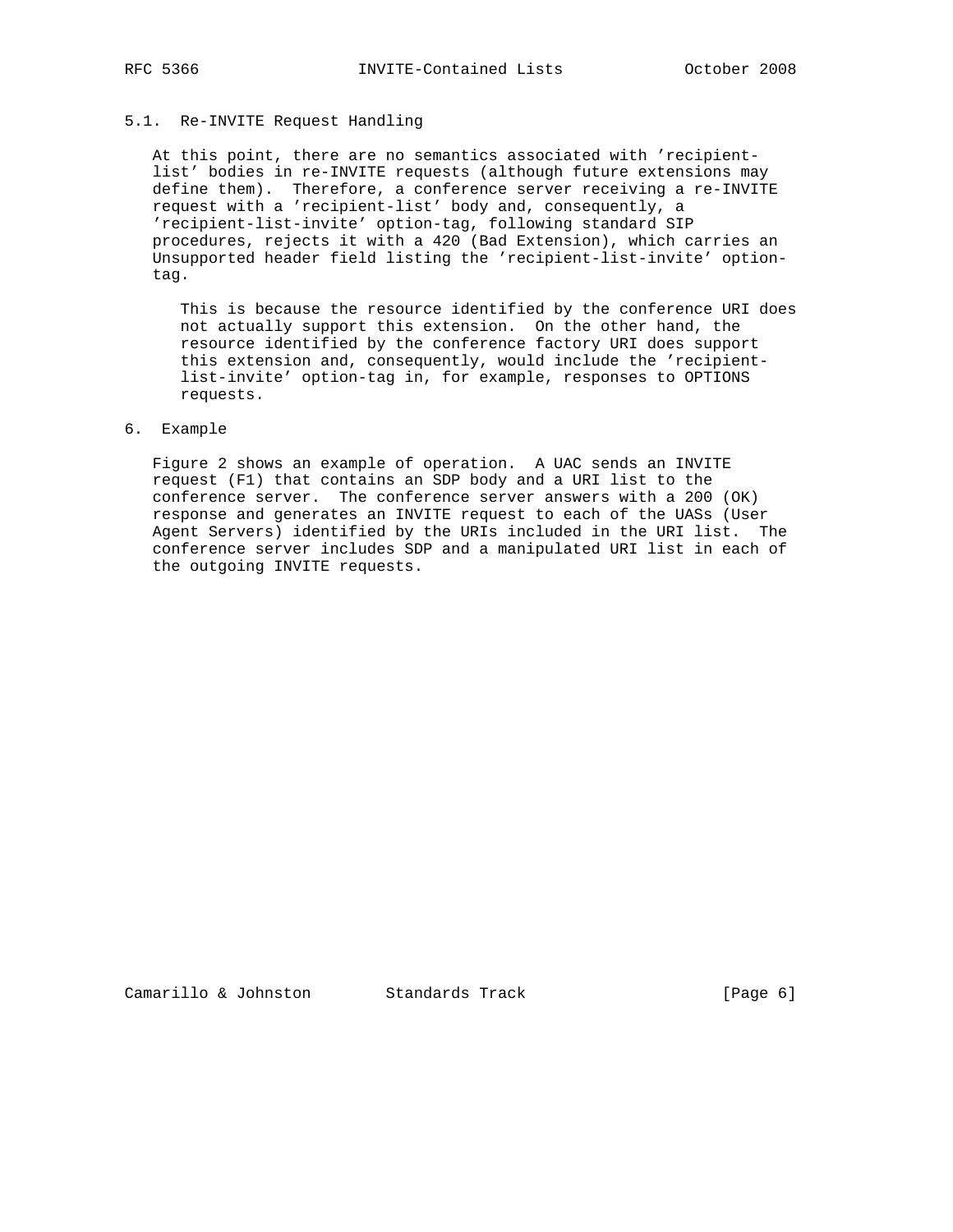

Figure 2: Example of operation

 Figure 3 shows an example of the INVITE request F1, which carries a multipart/mixed body composed of two other bodies: an application/sdp body that describes the session and an application/resource-lists+xml body that contains the list of target URIs.

 INVITE sip:conf-fact@example.com SIP/2.0 Via: SIP/2.0/TCP atlanta.example.com ;branch=z9hG4bKhjhs8ass83 Max-Forwards: 70 To: "Conf Factory" <sip:conf-fact@example.com> From: Alice <sip:alice@example.com>;tag=32331 Call-ID: d432fa84b4c76e66710 CSeq: 1 INVITE Contact: <sip:alice@atlanta.example.com> Allow: INVITE, ACK, CANCEL, BYE, REFER Allow-Events: dialog Accept: application/sdp, message/sipfrag Require: recipient-list-invite Content-Type: multipart/mixed;boundary="boundary1" Content-Length: 690

Camarillo & Johnston Standards Track [Page 7]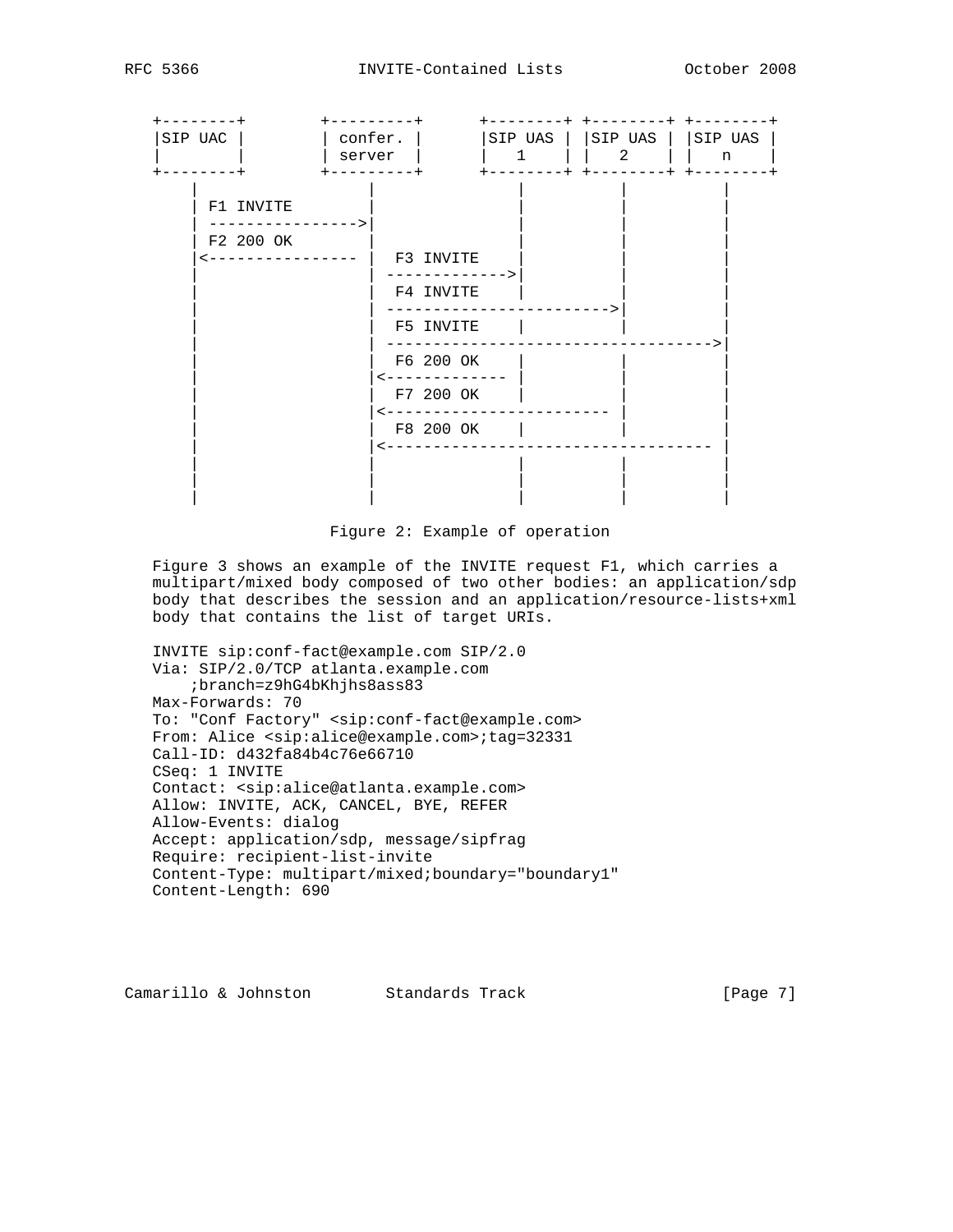```
 --boundary1
 Content-Type: application/sdp
v=0 o=alice 2890844526 2890842807 IN IP4 atlanta.example.com
s=- c=IN IP4 192.0.2.1
 t=0 0
 m=audio 20000 RTP/AVP 0
 a=rtpmap:0 PCMU/8000
 m=video 20002 RTP/AVP 31
 a=rtpmap:31 H261/90000
 --boundary1
 Content-Type: application/resource-lists+xml
 Content-Disposition: recipient-list
 <?xml version="1.0" encoding="UTF-8"?>
 <resource-lists xmlns="urn:ietf:params:xml:ns:resource-lists"
           xmlns:cp="urn:ietf:params:xml:ns:copyControl">
   <list>
     <entry uri="sip:bill@example.com" cp:copyControl="to" />
     <entry uri="sip:randy@example.net" cp:copyControl="to"
                                         cp:anonymize="true"/>
     <entry uri="sip:eddy@example.com" cp:copyControl="to"
                                        cp:anonymize="true"/>
     <entry uri="sip:joe@example.org" cp:copyControl="cc" />
     <entry uri="sip:carol@example.net" cp:copyControl="cc"
                                        cp:anonymize="true"/>
     <entry uri="sip:ted@example.net" cp:copyControl="bcc" />
     <entry uri="sip:andy@example.com" cp:copyControl="bcc" />
   </list>
 </resource-lists>
 --boundary1--
```
Figure 3: INVITE request received at the conference server

 The INVITE requests F3, F4, and F5 are similar in nature. All those INVITE requests contain a multipart/mixed body that is composed of two other bodies: an application/sdp body describing the session and an application/resource-lists+xml containing the list of recipients. The application/resource-lists+xml bodies are not equal to the application/resource-lists+xml included in the received INVITE request F1, because the conference server has anonymized those URIs tagged with the 'anonymize' attribute and has removed those URIs tagged with a "bcc" 'copyControl' attribute. Figure 4 shows an example of the message F3.

```
Camarillo & Johnston Standards Track [Page 8]
```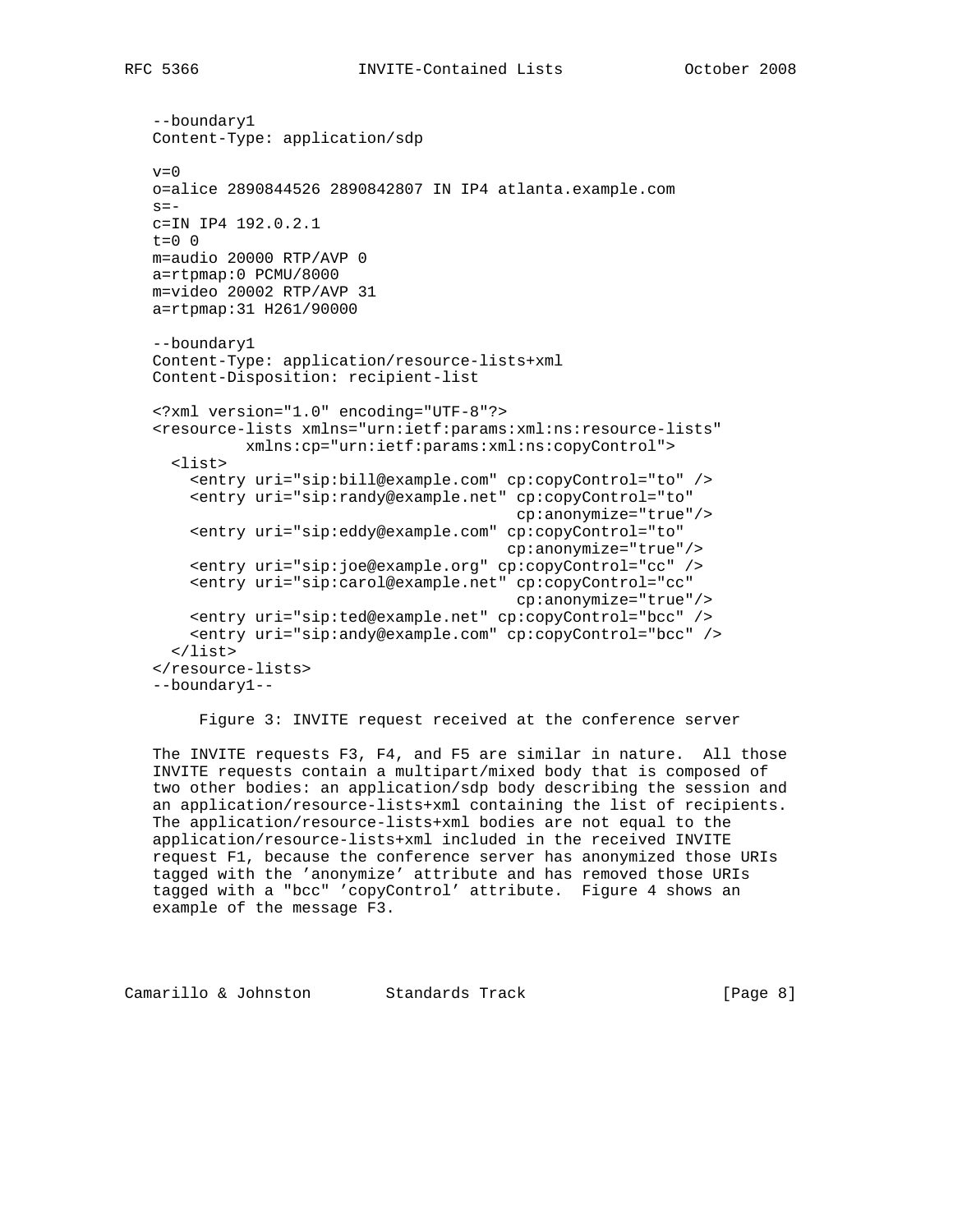```
 INVITE sip:bill@example.com SIP/2.0
 Via: SIP/2.0/TCP conference.example.com
     ;branch=z9hG4bKhjhs8as454
 Max-Forwards: 70
 To: <sip:bill@example.com>
 From: Conference Server <sip:conf34@example.com>;tag=234332
 Call-ID: 389sn189dasdf
 CSeq: 1 INVITE
 Contact: <sip:conf34@conference.example.com>;isfocus
 Allow: INVITE, ACK, CANCEL, BYE, REFER
 Allow-Events: dialog, conference
 Accept: application/sdp, message/sipfrag
 Content-Type: multipart/mixed;boundary="boundary1"
 Content-Length: 690
 --boundary1
 Content-Type: application/sdp
v=0 o=conf 2890844343 2890844343 IN IP4 conference.example.com
s = - c=IN IP4 192.0.2.5
t=0 0
 m=audio 40000 RTP/AVP 0
 a=rtpmap:0 PCMU/8000
 m=video 40002 RTP/AVP 31
 a=rtpmap:31 H261/90000
 --boundary1
 Content-Type: application/resource-lists+xml
 Content-Disposition: recipient-list-history; handling=optional
 <?xml version="1.0" encoding="UTF-8"?>
 <resource-lists xmlns="urn:ietf:params:xml:ns:resource-lists"
           xmlns:cp="urn:ietf:params:xml:ns:copycontrol">
   <list>
     <entry uri="sip:bill@example.com" cp:copyControl="to" />
     <entry uri="sip:anonymous@anonymous.invalid" cp:copyControl="to"
                                                   cp:count="2"/>
     <entry uri="sip:joe@example.org" cp:copyControl="cc" />
     <entry uri="sip:anonymous@anonymous.invalid" cp:copyControl="cc"
                                                    cp:count="1"/>
   </list>
 </resource-lists>
 --boundary1--
        Figure 4: INVITE request sent by the conference server
```
Camarillo & Johnston Standards Track [Page 9]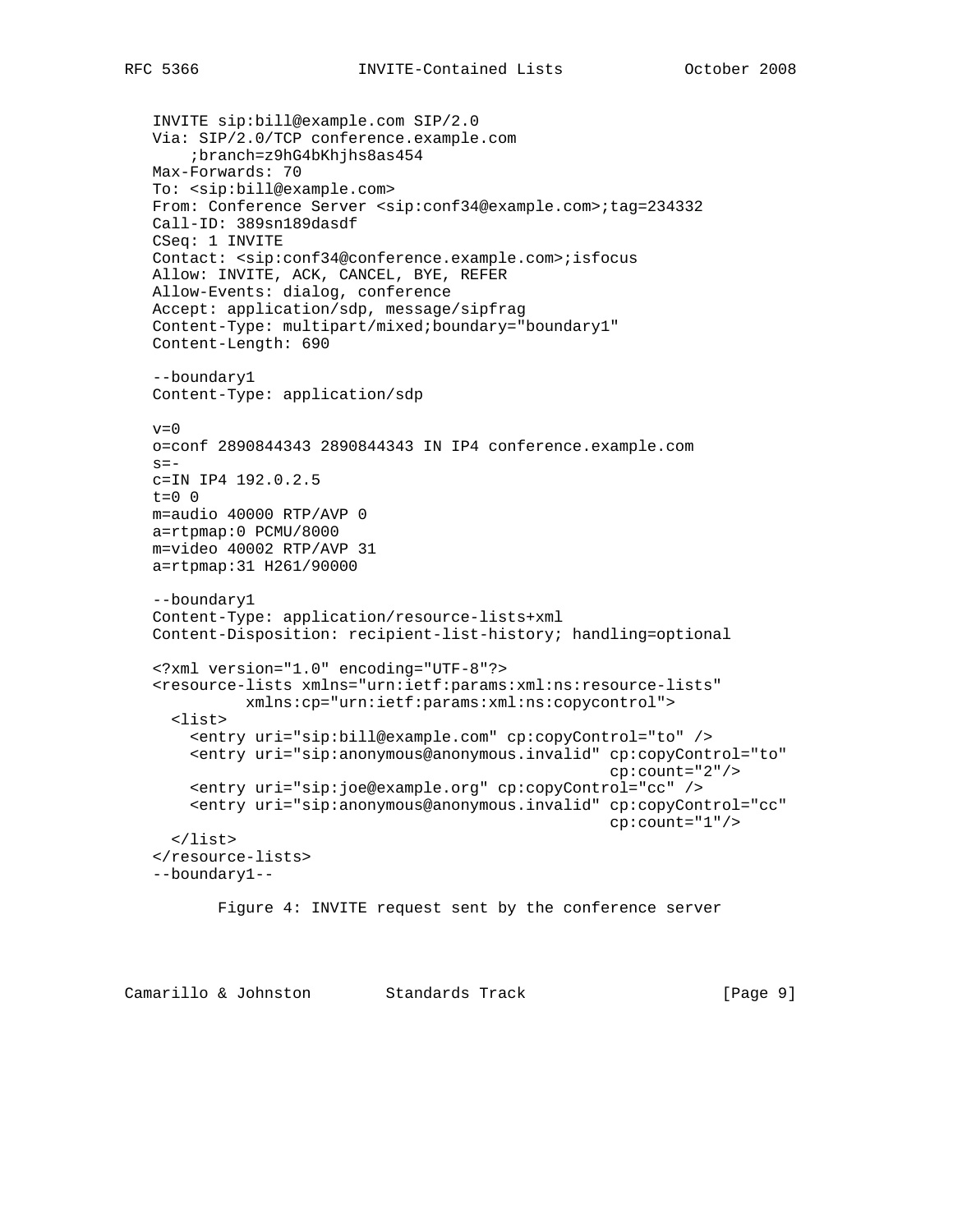# 7. Security Considerations

 This document discusses setup of SIP conferences using a request contained URI list. Both conferencing and URI-list services have specific security requirements, which are summarized here. Conferences generally have authorization rules about who can or cannot join a conference, what type of media can or cannot be used, etc. This information is used by the focus to admit or deny participation in a conference. It is RECOMMENDED that these types of authorization rules be used to provide security for a SIP conference.

 For this authorization information to be used, the focus needs to be able to authenticate potential participants. Normal SIP mechanisms, including Digest authentication and certificates, can be used. These conference-specific security requirements are discussed further in the requirements and framework documents -- [RFC4245] and [RFC4353].

 For conference creation using a list, there are some additional security considerations. "Framework and Security Considerations for Session Initiation Protocol (SIP) URI-List Services" [RFC5363] discusses issues related to SIP URI-list services. Given that a conference server sending INVITE requests to a set of users acts as a URI-list service, implementations of conference servers that handle lists MUST follow the security-related rules in [RFC5363]. These rules include opt-in lists and mandatory authentication and authorization of clients.

8. IANA Considerations

 This document defines the 'recipient-list-invite' SIP option-tag. It has been registered in the Option Tags subregistry under the SIP parameter registry. The following is the description used in the registration:

| Name                  | Description                                                                                       | Reference |
|-----------------------|---------------------------------------------------------------------------------------------------|-----------|
| recipient-list-invite | The body contains a list of<br>URIs that indicates the<br>recipients of the SIP INVITE<br>request | [RFC5366] |

 Table 1: Registration of the 'recipient-list-invite' option-tag in SIP

Camarillo & Johnston Standards Track [Page 10]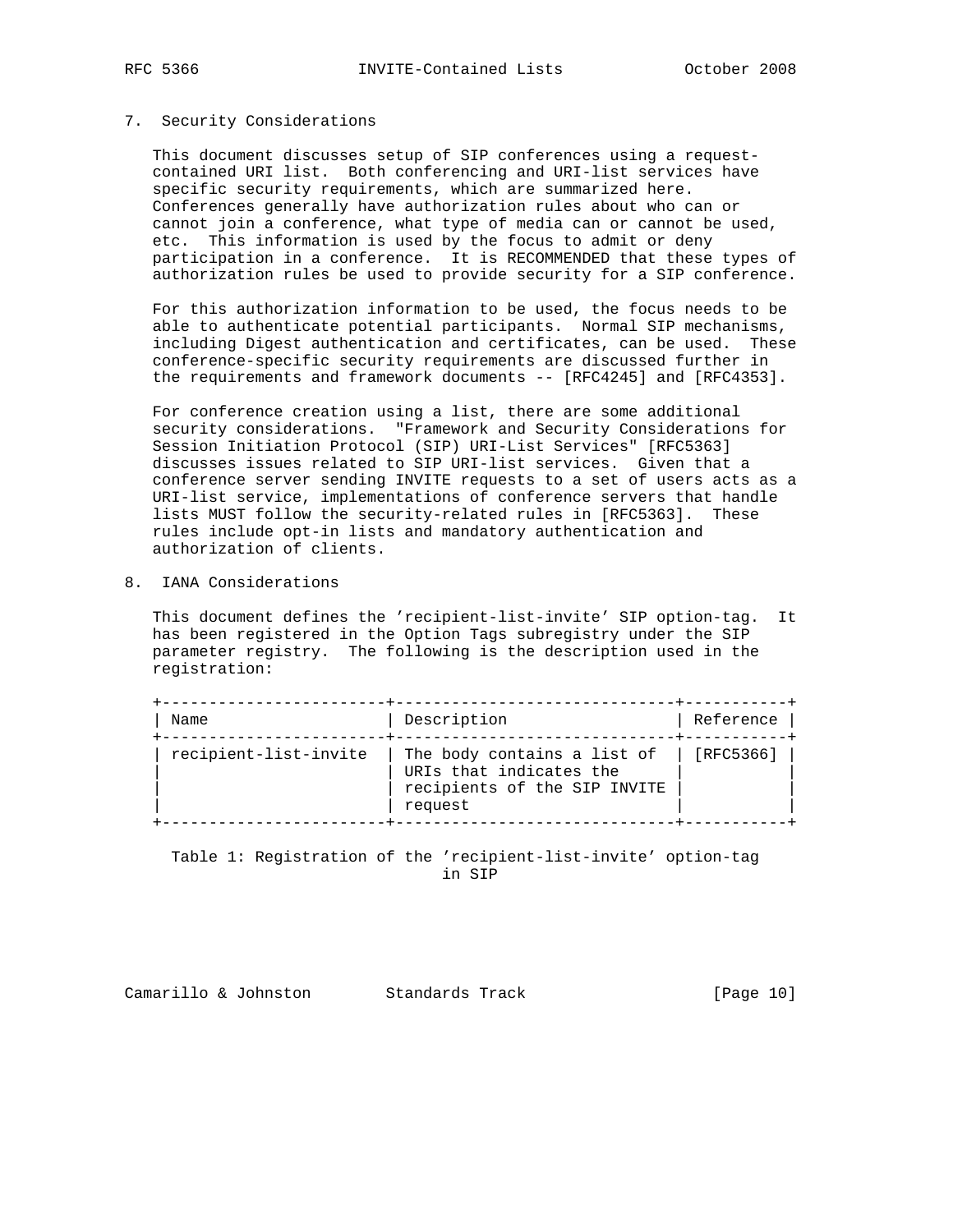9. Acknowledgments

 Cullen Jennings, Hisham Khartabil, Jonathan Rosenberg, and Keith Drage provided useful comments on this document. Miguel Garcia- Martin assembled the dependencies to the 'copyControl' attribute extension.

- 10. References
- 10.1. Normative References
	- [RFC2119] Bradner, S., "Key words for use in RFCs to Indicate Requirement Levels", BCP 14, RFC 2119, March 1997.
	- [RFC2183] Troost, R., Dorner, S., and K. Moore, Ed., "Communicating Presentation Information in Internet Messages: The Content-Disposition Header Field", RFC 2183, August 1997.
	- [RFC3204] Zimmerer, E., Peterson, J., Vemuri, A., Ong, L., Audet, F., Watson, M., and M. Zonoun, "MIME media types for ISUP and QSIG Objects", RFC 3204, December 2001.
	- [RFC3261] Rosenberg, J., Schulzrinne, H., Camarillo, G., Johnston, A., Peterson, J., Sparks, R., Handley, M., and E. Schooler, "SIP: Session Initiation Protocol", RFC 3261, June 2002.
	- [RFC4579] Johnston, A. and O. Levin, "Session Initiation Protocol (SIP) Call Control - Conferencing for User Agents", BCP 119, RFC 4579, August 2006.
	- [RFC4826] Rosenberg, J., "Extensible Markup Language (XML) Formats for Representing Resource Lists", RFC 4826, May 2007.
	- [RFC5363] Camarillo, G. and A.B. Roach, "Framework and Security Considerations for Session Initiation Protocol (SIP) URI- List Services", RFC 5363, October 2008.
	- [RFC5364] Garcia-Martin, M. and G. Camarillo, "Extensible Markup Language (XML) Format Extension for Representing Copy Control Attributes in Resource Lists", RFC 5364, October 2008.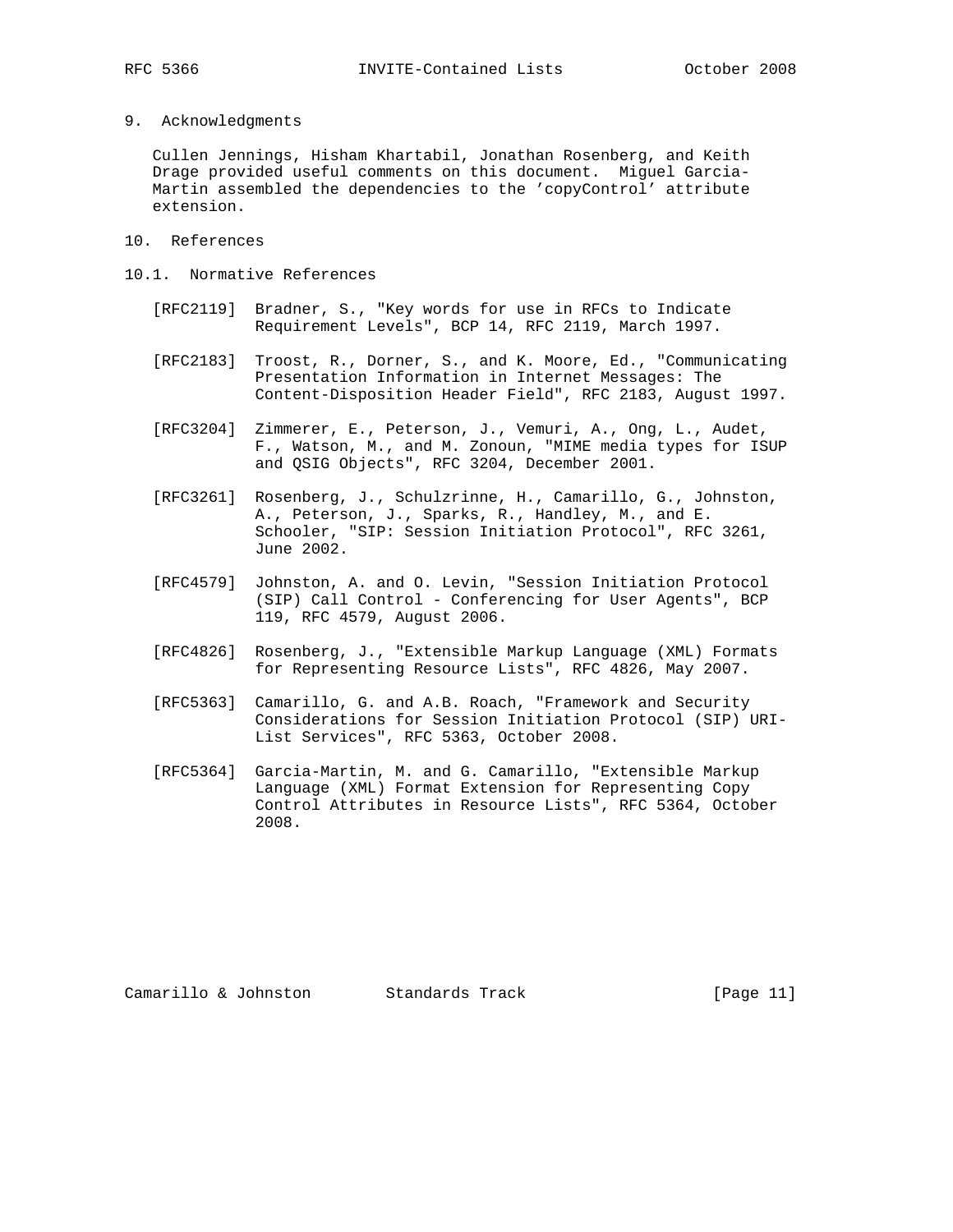- 10.2. Informative References
	- [RFC4245] Levin, O. and R. Even, "High-Level Requirements for Tightly Coupled SIP Conferencing", RFC 4245, November 2005.
	- [RFC4353] Rosenberg, J., "A Framework for Conferencing with the Session Initiation Protocol (SIP)", RFC 4353, February 2006.
	- [RFC4575] Rosenberg, J., Schulzrinne, H., and O. Levin, Ed., "A Session Initiation Protocol (SIP) Event Package for Conference State", RFC 4575, August 2006.

Authors' Addresses

 Gonzalo Camarillo Ericsson Hirsalantie 11 Jorvas 02420 Finland

EMail: Gonzalo.Camarillo@ericsson.com

 Alan Johnston Avaya St. Louis, MO 63124 USA

EMail: alan@sipstation.com